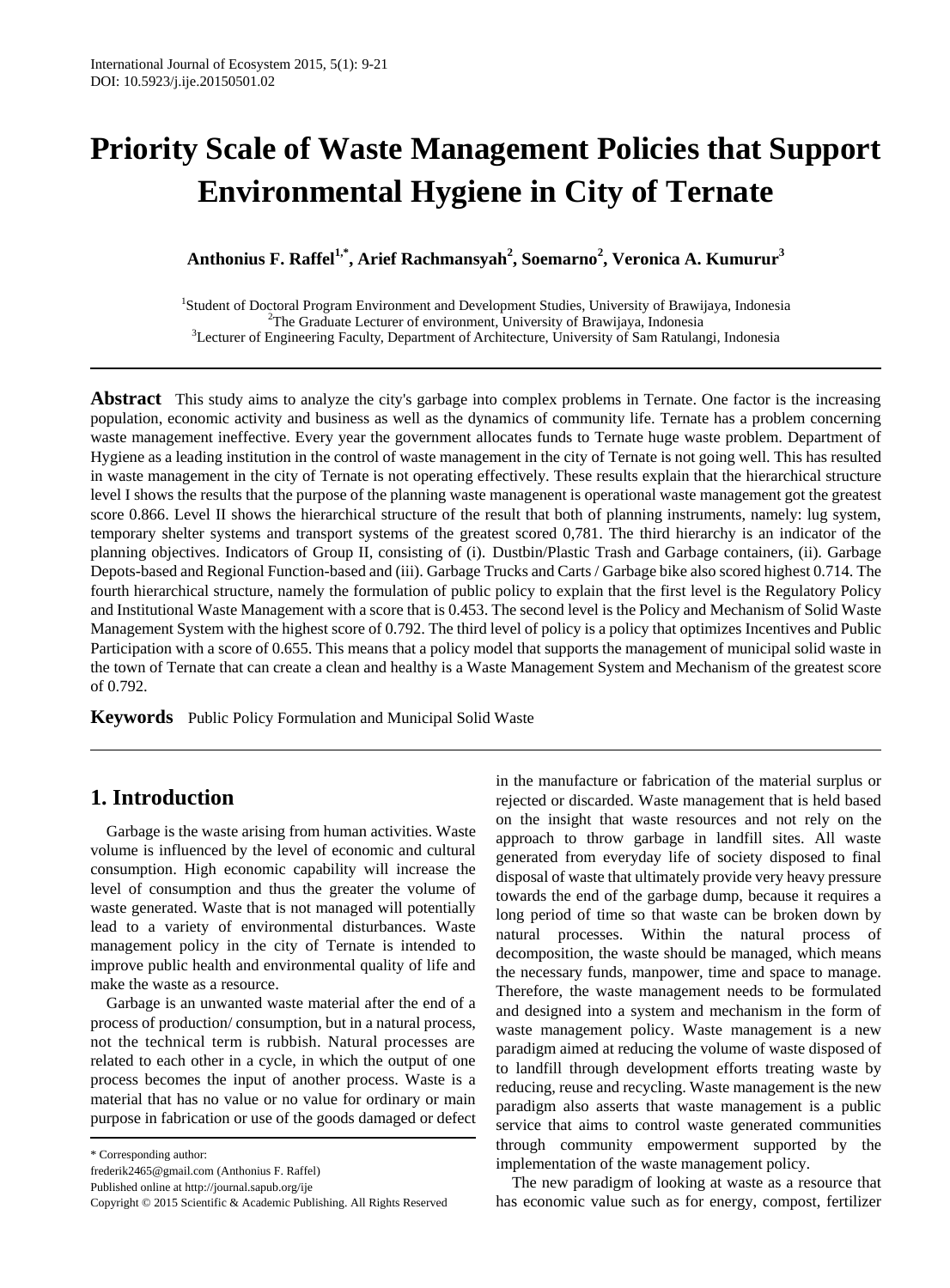and industrial raw materials. Waste management is a new paradigm that can be done with the waste management activities that apply the concept of 3R (reduce, reuse and recycle) and waste management that implements the concept of community empowerment (empowerment). Waste management includes reduction, reuse, and recycling, while empowerment, namely: activity waste segregation, collection, transportation, processing, and final processing.

Waste management is directly part of the public policy level due to local government waste is a problem that requires the completion of the public. The solution to waste management is necessary to have a proper public policy and direction. Associated with the implementation of policies, Webster (1990) in Wahab (2000) argues: "The implementation of the policy is a process of implementing policy decisions are usually in the form of Local Government Regulation." Furthermore, Mazmanian and Sabatier (1983) in Wahab (2000) argues: "Implementation of the policy are events and activities that took place after the passing of wisdom guidelines that include efforts to administering nor for consequences/real impact on the communities or events". So that needs to be in the implementation of public policy is a form of action or implementation of a plan to the allocation. There four (4) factors that affect the implementation of public policies, as described by Edward III (1980); namely communication, resources, dispositions or attitudes and bureaucratic structures.

The advent of Law Number 18 of 2008 on Waste Management is a new milestone for urban waste management policy in Ternate City directing urban waste management policy on the concept of zero waste by emphasizing the importance of the role of the community in waste management. Waste management in the city, not in spite of public policy issued by local governments. In the aspect of resources, particularly in terms of funding sources, government of Ternate implement garbage fees as a source of revenue (the original income/PAD) and financial resources in the implementation of waste management services. The phenomenon is associated with this funding, namely the existence of two times the garbage fees to be paid by the community. First, levies in the form of monthly garbage fees administered by Neighborhood (RW) in waste management such as waste collection activities from the houses to the polls (TPS). While the latter form of levy garbage fees (at the time of payment of electricity) collected by the PD Health in the form of waste transporting activities of polls (TPS) to landfill.

In the aspect of the disposition, the Government of Ternate are required to have an agreement among the executive to implement the policy of urban waste management. In the aspect of bureaucracy, government of Ternate put PD Health as Regional-Owned Enterprises that conduct waste management in the city of Ternate. However, urban waste management conducted PD Health only focused on waste management in terms of transporting waste from the landfill to the polls (TPS). Local Regulation of Waste Management

in the city of Ternate has not referred to in Article 5 and Article 6 of Law No. 18 of 2008 on Waste Management which mandates local governments to foster community participation in waste management. Municipal waste, especially waste management is a serious concern for the governance of a city that embraces the concept of green city like Ternate City. Therefore the problem focused is how the formulation of public policies that support waste management in the city of Ternate that support the realization of green city in the long run.

## **2. Research Methods**

#### **AHP Method (Analytical Hierarchy Process)**

Analytical Hierarchy Process (AHP) is a functional hierarchy with the main input of human perception. Through the hierarchy, a complex and unstructured problem can be broken down into groups which are then organized into a hierarchical form (Permadi, 1992). The working principle of the AHP is a simplification of a complex issue that is not structured, strategic, and dynamic into a parts and arranged in a hierarchy. The level of importance of each variable was given a numerical value, subjectively about the importance of these variables and relative to other variables. After that, from then carried out the synthesis of a variety of considerations to set a variable that has a high priority and role is to affect the outcome of the system (Marimin and Maghfiroh, 2010).

Furthermore, Marimin and Maghfiroh (2010) graphically describes the problems that AHP decision diagrams can be constructed as multilevel (hierarchical). AHP begins with a goal or objective of the first level criteria, sub-criteria and finally alternative. There are various forms of hierarchies tailored to the substance of the decisions and problems can only be solved by AHP. Through AHP, the user can provide the relative weights of the criteria of a compound or compound alternative to a criterion. The weights given by pairwise comparisons (pairwise comparisons). Furthermore, pairwise comparisons are converted into a set of numbers representing the relative priority of each criterion and alternatif.AHP have the ability to solve the problem of multi-objective and multi-criteria are based on the comparison of the preferences of each element in the hierarchy. Thus, this model is a comprehensive model of decision making (Suryadi et al, 1998). Moreover, the AHP also test the consistency of assessment in case of deviation is too far from the value of perfect consistency it shows the hierarchy of assessment needs to be repaired or must be restructured (Marimin and Maghfiroh, 2010). The following are the advantages possessed by the AHP, namely:

- 1. Unity: AHP provide a single model of that is easy to understand, flexible for a variety of unstructured problems.
- 2. Complexity: Definition of AHP combines deductive and Definition based systems to solve complex problems.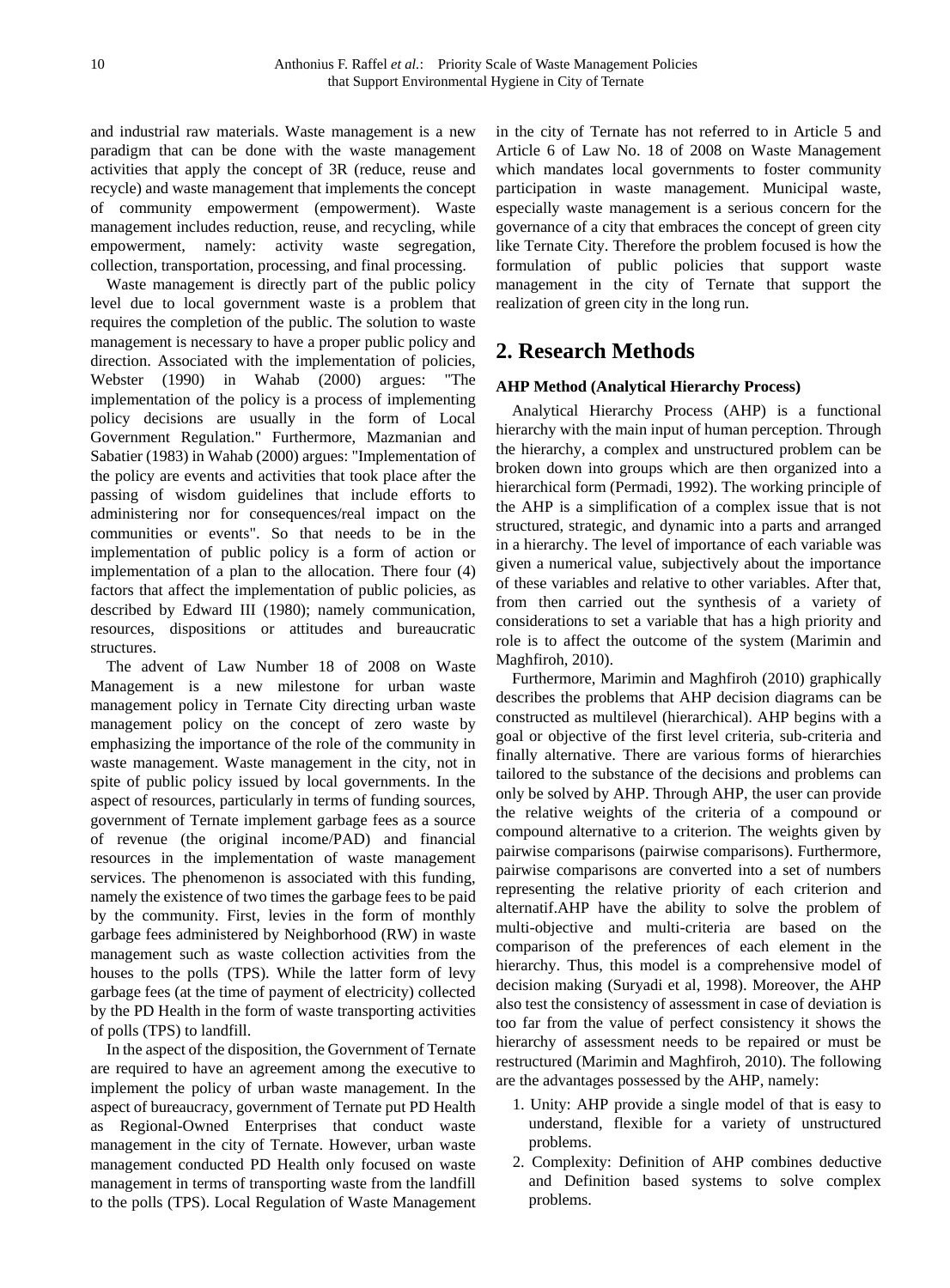- 3. Mutual dependence: AHP can deal with the interdependence of elements in a system and does not impose linear thinking.
- 4. Preparation of hierarchy: AHP reflects the natural tendency of the mind to sort out the elements of a system in a variety of different levels and the grouping of elements in Click or call now level-similar.
- 5. Measurement: AHP member of a scale to measure things and Realized a method to set priorities.
- 6. Consistency: AHP tracks the logical consistency of the Considerations that are used to assign different priorities.
- 7. Synthesis: AHP leads to a thorough assessment of the goodness of alternative Click or call now.
- 8. Fresh bid: AHP Consider the relative priorities of various system factors and allows Organizations choose the best alternative based on their goals.
- 9. Assessment and consensus: AHP not force consensus, but synthesizing a representative result from a variety of different assessment.
- 10. Repetition Process: AHP enables Reviews their organization to refine the definition of a problem and fixing Reviews their consideration and understanding through repetition.

The following are some of the processes that must be performed in the analysis of the AHP, the which is as follows (Maarif and Cape, 2003):

- 1. Identification of the system is performed to Determine the issues to be resolved in the form of the the target (goal) is to be Achieved, the factors/criteria that will be used, the actors Involved in the system and its objectives, and alternatives strategies.
- 2. Preparation of hierarchy is done by abstracting the components in the system. This abstraction must be interconnected, composed of the main targets down to the factors, then to the actors, the goals of the perpetrators, then strategies and provide ultimately the decision.
- 3. Preparation of a matrix of individual opinion for every criteria and alternatives is done through pairwise comparisons. Each element of the system with other elements at Each level of hierarchy in pairs compared to obtain a quantitative value of the interest element. The grading scale used for the qualitative opinion quantified as shown in Table 2.
- 4. The value of comparisons that have been made must be Obtained degree of consistency with  $CR \le 10\%$ .
- 5. Preparation of matrix composite opinion, then do a vertical processing system to Determine the priority vector.

This study was conducted from July to December 2013. The primary data collection and is in Ternate City Map of research sites can be seen on the map below.



**Figure 1.** Research Location Map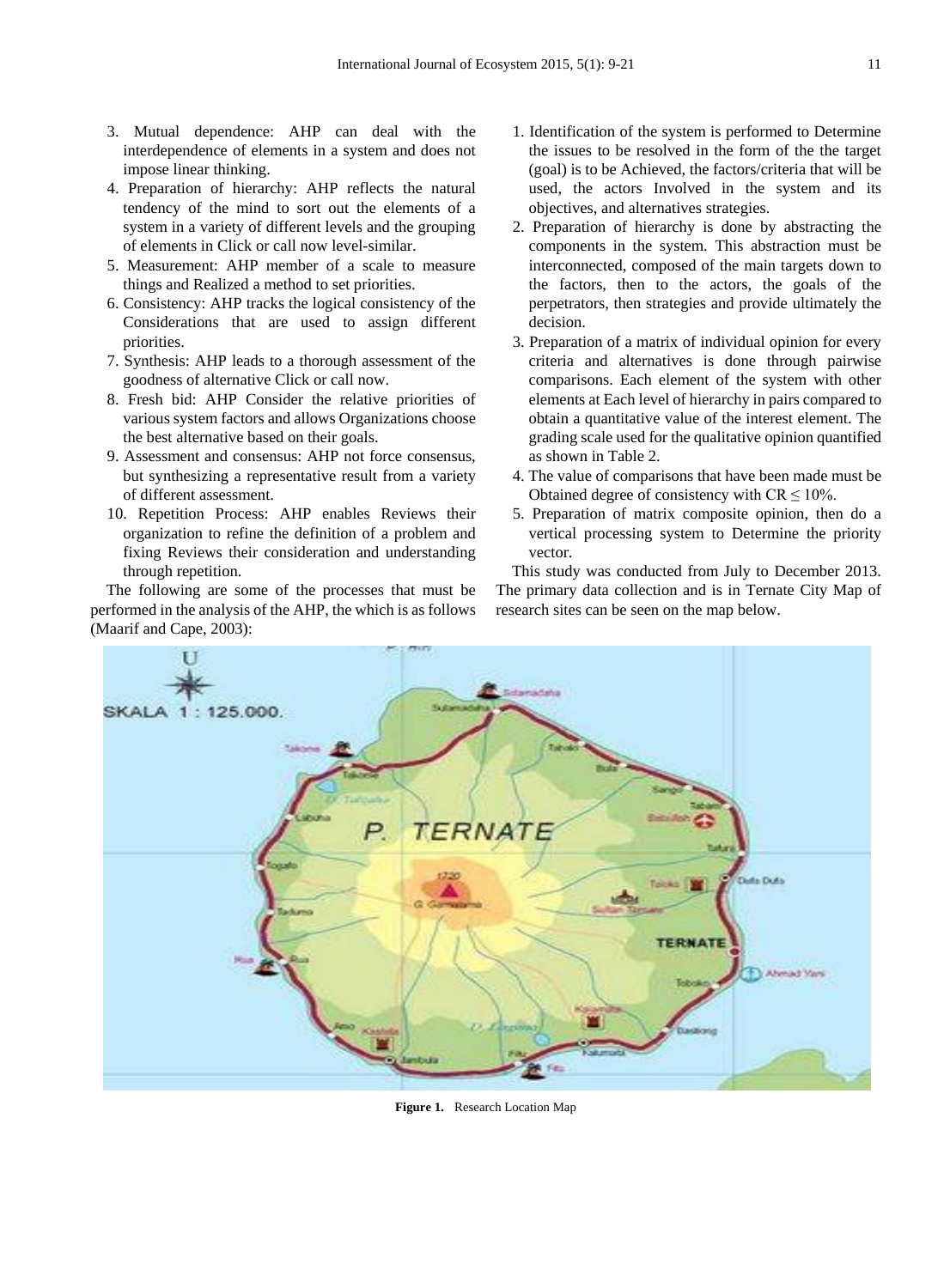| Intensity | <b>Definition</b>                                                                                            | Explanation                                                                                           |  |
|-----------|--------------------------------------------------------------------------------------------------------------|-------------------------------------------------------------------------------------------------------|--|
|           | Both elements are equally important                                                                          | Two equally strong element in nature                                                                  |  |
| 3         | Elements that one a little more important than the<br>other elements                                         | Experience and judgment slightly more support one<br>element over another element.                    |  |
| 5         | One very important than the other elements                                                                   | Experience and judgment strongly support one element<br>over another element.                         |  |
|           | One element is clearly more important than the<br>other elements.                                            | One element strongly supported and didominasinya<br>been seen in practice.                            |  |
| 9         | One element is absolutely more important than the<br>other elements.                                         | The evidence supporting the elements that have the<br>highest degree of affirmation that strengthens. |  |
| 2,4,6,8   | Values between the two considerations                                                                        | Necessary compromise between two considerations.                                                      |  |
| Opposite  | If element i scored a comparison element j, then the element j has a value of $1/a$ when compared element i. |                                                                                                       |  |

**Table 1.** Scale for Pairwise Comparison Matrix Completion

## **3. Empirical Result**

#### **3.1. Waste Management Public Policy Formulation in Ternate**

Policy-making process is basically chose an alternative strategy in this case to support the waste management strategy which can realize to the city of Ternate were clean and healthy. In determining the development policy, especially with regard to public policy such as municipal solid waste management, each policy maker in this case and Sanitation Department officials/DKP related and community members are often faced with complex problems faced that led to many considerations and alternatives in decision making. Many of the considerations in determining policy appears in the decision-making process with many alternatives and are complex. Meanwhile, policy alternatives should be taken not only one or two, but includes a series of policies making it difficult to determine the priority of measures taken sometimes even when associated with each other becomes less consistent. In this framework, Analytic Hierarchy Process method (AHP) is used, namely as a tool to decide a policy priority has been to consider a wide range of criteria, other than that decision has a level of consistency is maintained.

The method used in the formulation of policies that support the management of municipal solid waste in Ternate is the method of Analytic Hierarchy Process (AHP). This method is a method of decision-making by using the main equipment is a hierarchy. In this hierarchy, a problem that is complex and unstructured divided, grouped and organized into a hierarchical form (Jamli and Joesoef, 1999: 17). The main data of the AHP is the perception of people who are considered experts. The criteria of the expert here does not mean genius, smart or doctoral degree or a professor, but more directed at people who are more familiar with the problems associated with waste management in the city of Ternate. Moreover, the AHP is a flexible model that gives ideas and define problems by making their own assumptions and to obtain the desired solution of it. This process also

allows people to test the sensitivity of the results to changes in the information and is designed to better accommodate human nature rather than forcing us into ways of thinking that may be exactly the opposite of conscience. AHP is an appropriate process to address the political and socio-economic issues of complex (Saaty, 1991: 23).

AHP is also a theory of measurement that is used to find a good ratio scale of comparison pairs diskert or continuous. Comparisons can be drawn from the actual size or a basic scale that reflects the relative strength of the feelings and preferences. AHP has a particular concern about the deviation from consistency, measurements and the dependence within and between groups of structure elements. AHP is found in the decision-making for many criteria, planning, prediction and resource allocation so that the AHP can be termed as a versatile method and many consider controversial (Mulyono, 1989: 2). Thus, AHP can be considered as a model-multifactor multiobjectivemulticriteria decisions (Harker and Vargas, 1987: 1383).

In Saaty (1991:30) mentioned two kinds of hierarchy, namely the structural hierarchy and functional hierarchy. The pattern of structural hierarchy, composed of a complex system into which the principal components in sorting decrease based on their structural properties. According to Ramadan (1998) AHP applications can be divided into two stages: the preparation stage of the hierarchy and the hierarchy evaluation. Preparation hierarchy commonly known as decomposition includes three most related process and sequence, namely: (1) identification and element level, (2) the definition of the concept, and (3) the formulation of the question. The first step is to identify the levels and elements in a level, then these elements are defined and used in the formula question. At the evaluation stage of the hierarchy there are two things you do, that means the assessment and synthesis of the results. Assesment the decision makers translates pair of elements. Perception or judgment is expressed in a scale of 1 to 9, and the results will form a matrix comparison pairwase. Once the matrix is filled with all the priorities of each element in the level sought by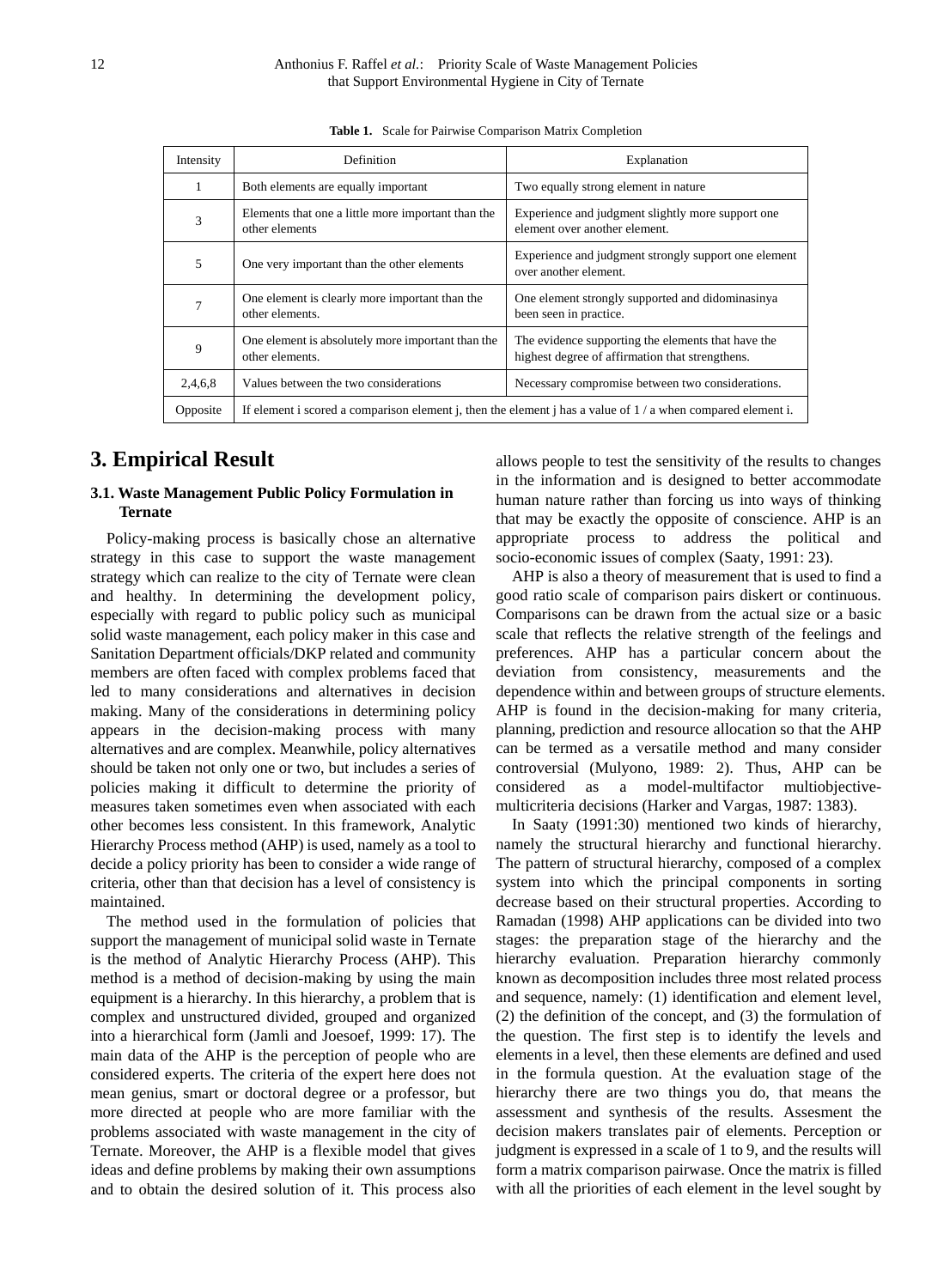finding the eigen vector is known as a local priority. The next step of synthesis is done by multiplying the local priorities with the priorities of the elements on the level above. This matrix will result in a global priority which declares the priority of each element at the previous level. AHP model does not require strict, but the last part remains checked again whether the inconsistency that occurs is minimized mungkin. In the event any inconsistency in the local priority of global priority can still be guaranteed consistent or inkonsistennya low. In the event of inconsistencies on the local priority of global priority can still be guaranteed to be consistent or low inconsistent.

Formulation of policies to support the Municipal Solid Waste Management in Ternate based on some empirical facts, among others, that: (1). The findings in the field, (2). Empirical data relating to the volume of waste, the amount of garbage transportation, garbage collection methods, facilities and supporting infrastructure etc. (3). The results of the workshop and the Sanitary Department of Ternate as well as (4). Forum Group Discussion/FGD of Waste Management City. The first step in formulating policy formulation is a formulation of the hierarchy should be structured. Formulation of policies that support the management of municipal solid waste in Ternate can be explained by using a hierarchical structure whose purpose is to identify performation right strategy as a supporting instrument of municipal solid waste management in Ternate.

Hierarchical structure and the formulation of appropriate policies and the right to support waste management in Ternate, are as follows:

Specification diagrams:

Goal: Develop Public Policy Formulation supporting Municipal Solid Waste Management in order to promote the city of Ternate were clean and healthy

#### **Hierarchy Level 1: The Objective of Municipal Solid Waste Management Plan in Ternate**

City Waste Management Organization: The objective of the waste management plan that focuses on organizational/institutional issues charge with municipal waste.

Waste Management Operational: The objective of the waste management plan that focuses on the operational level related to the field of municipal solid waste problem.

Society Participation: The objective of the waste management plan that focuses on societyy participation in solving the problems of municipal solid waste.

#### **Hierarchy Level II: Waste Management Planning Instruments**

- 1a. Regulatory Aspects: Part of the waste management planning instrument that is grounded in the rule of law and the strategic plan of the Hygiene Department of Ternate
- 1b. Aspects of Working Procedure: Part of the waste management planning instrument that rests on the governance aspects of the work of the agency

responsible for waste management in the city of Ternate, namely the Department of Hygiene.

- 1c. Aspects of Financing: Part of the planning instrument which is based on the aspects of financing sources on waste management in the city of Ternate.
- 2a. Lug System: Part of the planning instrument that rests on the lug model system for waste management in the city of Ternate
- 2b. Temporary Shelter System: Part of the planning instrument that is grounded in a temporary shelter in a model system of waste management in the city of Ternate.
- 2c. Transportation System: Part of the planning instrument which is based on the system model of the transport of municipal waste in Ternate.
- 3a. Health socialization: Part of the planning instrument which is based on community participation to improve counseling and slogans of cleanliness in residential areas and office buildings throughout the community Ternate.
- 3b. Processing of Waste: Part of the planning instrument which is based on community participation to enhance and intensify the waste treatment into goods/products that have economic value throughout the city of Ternate.

#### **Hierarchy Level III: Indicators of Waste Management Planning Instruments**

- 1a. Regulatory aspects: (i). Local Regulation of Ternate: Indicators of regulation in the form of regulatory aspects related to waste management in the city of Ternate and (ii). DKP Strategic Plan of Ternate: Indicators of regulatory aspects in the form of action plans within certain time.
- 1b. Aspects of Working Procedure: (i). Increase the infrastructure: Indicators of governance aspects of the work in the form of facilities and infrastructure for waste management in Ternate, and (ii). Increase the janitor: Indicators of governance aspects of the work in the form of a janitor in each region for the management of municipal waste in Ternate.
- 1c. Aspects of Financing: (i). Regular financing of the budget (APBD): Indicators of aspects aimed at legalizing the financing associated with the source of funding for municipal waste management in Ternate and (ii). Financing routine of retribution: Indicators of financial aspects that aim to regulate trash fees as a funding source for municipal waste management in Ternate
- 2a. Lug System Aspects: (i). Dustbin or plastic: Indicators of aspect-shaped lug system of dustbin or plastic as a medium for waste management in the city of Ternate. And (ii). Waste Containers: Indicators of aspect-shaped lug system of waste containers as a means of support for municipal waste management in Ternate.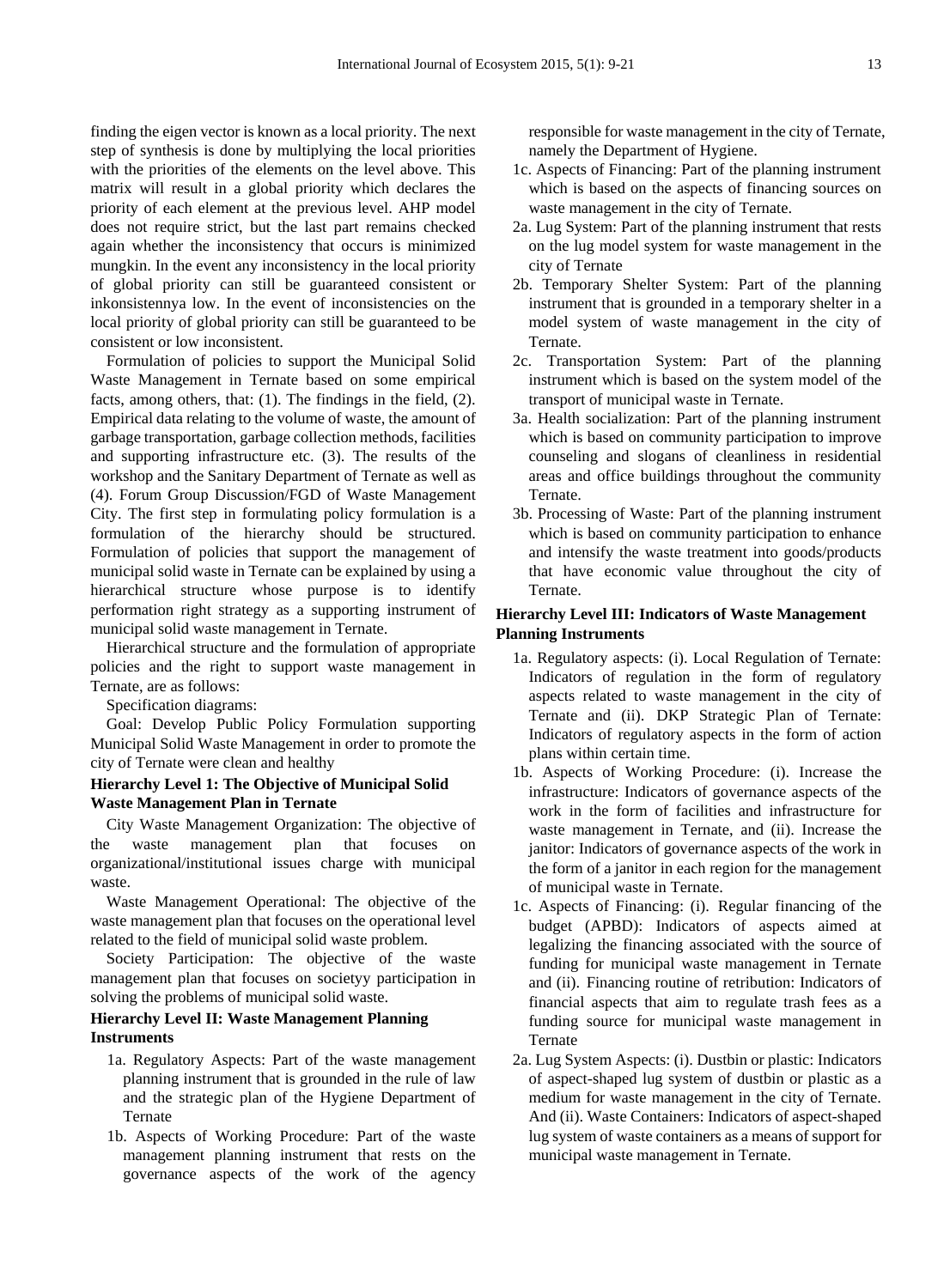

Gambar 2 : Stuktur AHP Pengelolaan Sampah Kota

Gambar 2: Stuktur AHP Pengelolaan Sampah Kota

14 Anthonius F. Raffel *et al.*: Priority Scale of Waste Management Policies that Support Environmental Hygiene in City of Ternate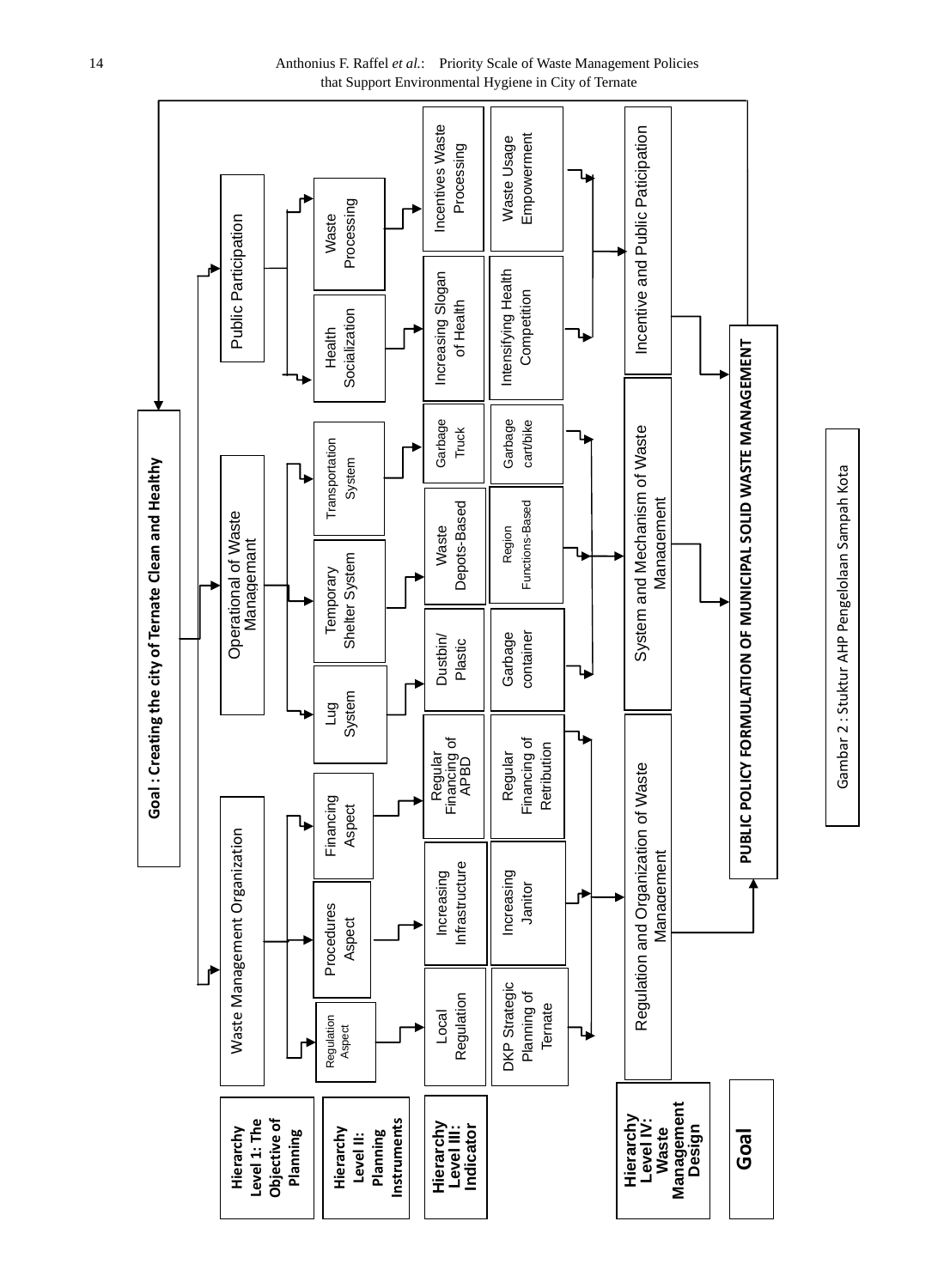- 2b. Temporary Shelter System: (i). Waste Depots-Based: Indicators of temporary shelter systems based on waste depots for waste management in the city of Ternate. and (ii). Region Functions-Based: Indicators of temporary shelter system based on the function of the area for waste management in the city of Ternate.
- 2c Transportation System: (i). Garbage truck: Indicators of waste transportation system in the form of a garbage truck for waste management in the city of Ternate and ((ii). The cart/garbage bike: Indicators of the transport system in the form of garbage wheelie bins/bikes paddy for waste management in the city of Ternate.
- 3a. Health Socialization: (i). Increase the cleanliness slogan: Indicators of hygiene promotion in the form of slogans, posters or advertising to support fulfillment of waste problems and (ii). Intensifying Competition Health: Indicators of hygiene promotion in the form of race hygiene to support fulfillment waste problem of

the city.

3b. Waste Processing : (i). Incentives Waste Processing : Indicators of waste processing in the form of incentives for those who commit to the management of municipal<br>waste in Ternate and (ii). Community waste in Ternate and (ii). Community empowerment-based waste utilization: Indicators of waste processing in the form of community empowerment by cultivating the waste for municipal waste management in Ternate.

#### **Hierarchy Level IV: Public Policy Formulation of Municipal Solid Waste Management in Ternate**

Priority Scale of Public Policy Formulation supporting waste management so as to realize the city of Ternate were clean and healthy : (1). Regulation and Institutional Waste Management, (2). System and Mechanism of Waste Management and (3). Insentifying and Society Participation

#### **3.2. The Result of Analytic Hierarchy Process (AHP)**

| Public Policy formulation toward Municipal Solid<br>Waste Management                                                                                                             | Group of Hygiene<br>Dept. | Group of Local<br>Governance | Group of<br>Society | Group of<br><b>NGO</b> | <b>Final Synthesis</b> |
|----------------------------------------------------------------------------------------------------------------------------------------------------------------------------------|---------------------------|------------------------------|---------------------|------------------------|------------------------|
| <b>Hierarchy Level 1:</b><br>The Objective of Planning                                                                                                                           |                           |                              |                     |                        |                        |
| 1. Waste Management Organization                                                                                                                                                 | 0,150                     | 0.053                        | 0.068               | 0,108                  | 0.667                  |
| 2. Operational of Waste Management                                                                                                                                               | 0,825                     | 0,769                        | 0,595               | 0,889                  | 0,866                  |
| 3. Public Participation                                                                                                                                                          | 0,686                     | 0,668                        | 0,238               | 0,703                  | 0,770                  |
| <b>Hierarchy Level II:</b><br><b>Planning Instruments</b>                                                                                                                        |                           |                              |                     |                        |                        |
| 1. Regulatory Aspect, Procedures Work System<br>and Financing                                                                                                                    | 0,263                     | 0,467                        | 0,213               | 0,319                  | 0,372                  |
| 2. Lug System, Temporary Shelter System and<br><b>Transportation System</b>                                                                                                      | 0,747                     | 0.866                        | 0,444               | 0,548                  | 0,781                  |
| 3. Health socialization and Waste Processing                                                                                                                                     | 0.690                     | 0,857                        | 0.333               | 0.533                  | 0,747                  |
| <b>Hierarchy Level II:</b><br><b>Indicator of Planning Objection</b>                                                                                                             |                           |                              |                     |                        |                        |
| 1a. Local Regulation and DKP Strategic Plan of<br>Ternate<br>1b. Increase the infrastructure and the janitor<br>1c. Regular financing of the budget (APBD) and<br>retribution    | 0,209                     | 0,319                        | 0.226               | 0.442                  | 0,466                  |
| 2a. Dustbin/Plastic and Garbage containers<br>2b. Garbage Depots-based and Regional<br>Function-based and<br>2c. Garbage Trucks and Carts/Garbage bike<br>ong/Plastik Sampah dan | 0,720                     | 0.551                        | 0.873               | 0.655                  | 0,714                  |
| 3a. Increasing Slogan of health and Intensifies<br>health competition, and<br>3b. Incentives waste processing and waste<br>utilization empowerment                               | 0,571                     | 0,460                        | 0,702               | 0,503                  | 0,651                  |
| <b>Public Policy Formulation of Municipal Solid Waste Management</b><br><b>Hierarchy Level IV:</b>                                                                               |                           |                              |                     |                        |                        |
| 1. Regulation dan Waste Management Organization                                                                                                                                  | 0.441                     | 0,228                        | 0,369               | 0,316                  | 0,453                  |
| 2. System and Mechanism of Waste Management                                                                                                                                      | 0,726                     | 0.618                        | 0,791               | 0,618                  | 0.792                  |
| 3. Incentives and Public Participation                                                                                                                                           | 0,696                     | 0,697                        | 0.741               | 0,566                  | 0,655                  |
| <b>Inconsistency Index</b>                                                                                                                                                       | 0,746                     | 0,7343                       | 0,6809              | 0,0519                 | 0,8662                 |

**Table 2.** The Results of Hierarchy Perceptions Regarding Public Policy Formulation supporting Municipal Solid Waste Management in Ternate

Source: Calculated from Field Survey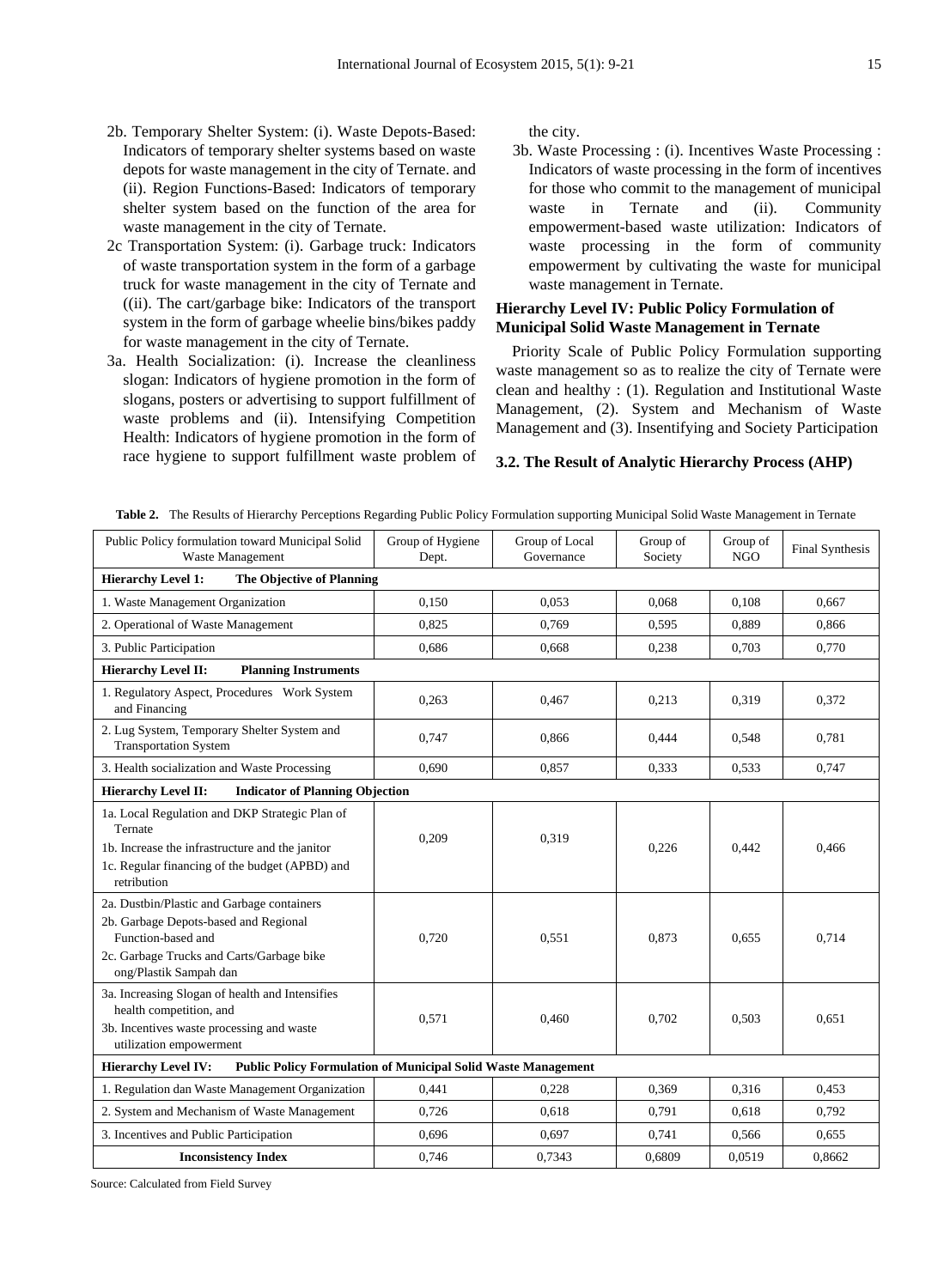The application model of Analytic Hierarchy Process (AHP) is different from the method of survey research in general. The adoption process of the opinion of the respondents in the AHP does not require a certain minimum number of respondents to represent a perception of problems but AHP requires only respondents who are competent and have a comprehensive knowledge of the issues raised and significantly influence decision making. Questionnaires were distributed totaling 60. Input data related to design formulation of policies that support the management of waste that can realize Ternate city clean and healthy be divided into three groups. The first group came from the Department of Hygiene and staff as well as the ranks of the janitor of the aspects of the system and mechanism of Municipal Solid Waste Management in Ternate. The second group of the society consisting of community leaders, PKK leaders as well as chairman of the board level RW/village, community waste facility owners and community of waste processing. The third group are those who enter the Organization Management group consisting of the Chairman of the Planning and regional development authority (BAPPEDA) Ternate, Chairman of the Parliament (DPRD) as well as the chairman of the Commission, the Chairman of Dispenda and his staff. The third group as a regulatory body responsible for the organization of waste management in the city of Ternate.

Based on the complexity field data field and conditions then arranged a sort of hierarchy aspects in determining the priorities of the formulation of policies that support the management of municipal solid waste that can realize Ternate be clean and healthy. Structured hierarchy further addressed by the respondent to produce qualitative data were quantified. Questionnaires were used as the matrix obtained pairwase comparison for each group of respondents. The results of the synthesis of each respondent recapitulated then geometrically averaged to determine the global priority of each criteria and alternatives to search. The perception of the respondents were calculated using pairwase comparison that can be known weight value of the priority of each respondent. The results of these calculations are averaged geometrically so that the total known weight of each alternative criteria and priorities to be observed. The results of the analysis can be seen in the table below.

Hierarchical structure IV is the lowest level of the hierarchy is the Formulation of Public Policies that support Waste Management in the city of Ternate as a policy model that assessed based on the factors above level. In the end the question of comparison (pairwase comparison) will lead to the determination of the order of the factors most decisive in the formulation of policies that support the implementation of the Municipal Solid Waste Management in Ternate. Furthermore, compared to the order of priority for level one and level two and their relationship to one another in order to obtain the order of priority formulation of policies that support the management of Municipal Solid Waste in Ternate. Calculation results can be translated at each hierarchy level. Each number indicates the priority of several

options proposed. Level one describes the purpose of planning assumptions in the municipal waste management system as the determinants that influence the formulation of policies that support the management of Municipal Solid Waste in Ternate.

Synthesis at the end of the first level of the hierarchical structure that is the purpose of planning at the municipal waste management system in Ternate. Final results on the synthesis of the first hierarchical structure can be seen in the table below.

**Table 3.** Results of Synthesis Planning Objectives in Public Policy Formulations supporting the Municipal Solid Waste Management in Ternate

| No | <b>Planning Objectives</b>          | Score | <b>Priority</b> |
|----|-------------------------------------|-------|-----------------|
|    | Waste Management Organization       | 0.667 |                 |
|    | <b>Operational Waste Management</b> | 0,866 |                 |
|    | <b>Community Participation</b>      | 0.770 |                 |

Source: Calculated from Field Survey

The results of the data analysis is based on the perception of both the groups janitor, a group of local governments, community groups and group leaders and NGOs show that first, the organization of municipal waste management got a score of 0.667. Second, the operational waste management got a score of 0.866. Third, participatory community got a score of 0.667. The final results showed that there is a rank score ranging large to small, which means the operational waste management got the first rank (first). It shows that the goal of planning based on operational factors respondents believed by waste management group janitor, a group of local governments, community groups and group leaders and NGOs become the most dominant factor for a formulation of policies that support the management of municipal waste in Ternate.

Synthesis at the end of the second level of the hierarchical structure is an indicator of the purpose of planning a policy that supports the management of municipal solid waste that can realize Ternate city clean and healthy. Final results on the synthesis of hierarchical structure II can be seen in the table below.

**Table 4.** The Results of Destination Planning Synthesis Instruments in Public Policy Formulations supporting Municipal Solid Waste Management in Ternate

| No                          | <b>Instrumen Perencanaan</b>                                         | Score | <b>Priority</b> |
|-----------------------------|----------------------------------------------------------------------|-------|-----------------|
|                             | <b>Regulatory Aspect, Procedures</b><br>Work System and Financing    | 0,372 |                 |
| $\mathcal{D}_{\mathcal{L}}$ | Lug System, Temporary Shelter<br>System and Transportation<br>System | 0.781 |                 |
| 3                           | Health socialization and Waste<br>Processing                         | 0.747 |                 |

Source: Calculated from Field Survey

Based on the existing scores can be concluded that the formulation of planning policy instruments that support the Municipal Solid Waste Management in Ternate, namely: First, Regulatory Aspects, Procedures Work system and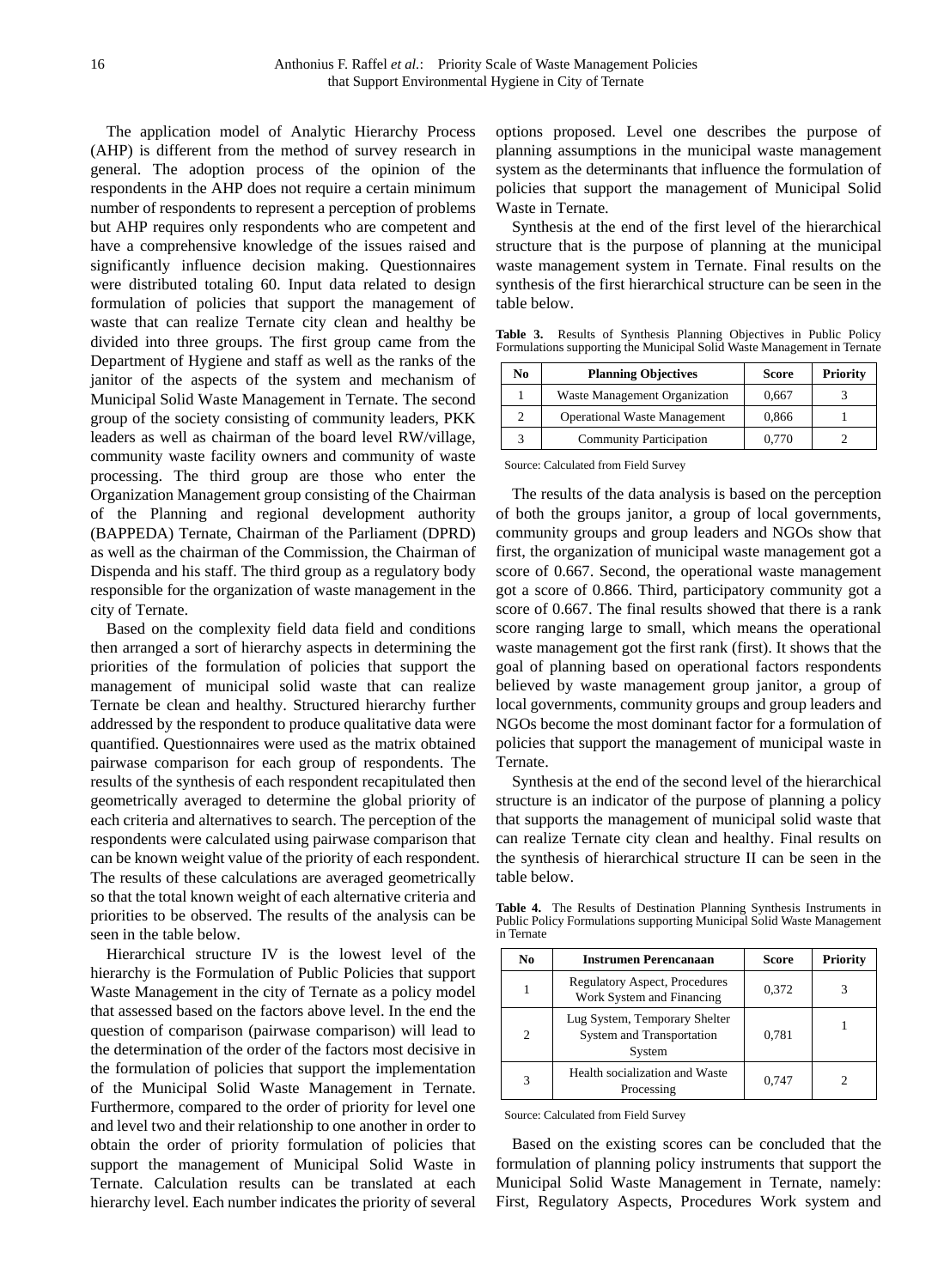Financing score of 0.372; Second, lug Systems, Temporary Shelter System and Transportation System scored 0,781; Third, the planning instrument that focuses Health socialization and Processing of Waste scored 0,747. Based on ranking of scores above explains that planning instrument consisting of Regulatory Aspects, Work system and Financing score of 0.372. Instruments such planning is critical to the success of policy formulation that supports the Municipal Solid Waste Management in Ternate.

Synthesis at the end of the third level of the hierarchical structure is an indicator of policy formulation planning purposes that support the City Solid Waste Management in Ternate. Final results on the synthesis of hierarchical structure III can be seen in the table below.

**Table 5.** The Results of Synthesis to Objectives Planning Indicators in Public Policy Formulation supporting the Municipal Solid Waste Management in Ternate

| No | <b>Objectives Planning Indicators</b>                                                                                                                                                    | <b>Score</b> | <b>Priority</b> |
|----|------------------------------------------------------------------------------------------------------------------------------------------------------------------------------------------|--------------|-----------------|
| 1  | - Ternate City Regulation and the<br>Department of Hygiene's strategic plan,<br>- Increase the infrastructure and janitors<br>and<br>- Regular financing of the APBD and<br>retribution, | 0,466        | 3               |
| 2  | - Dustbin/Plastic and Garbage containers,<br>- Garbage Depots-based and Regional<br>Function-based and<br>- Garbage Trucks and Carts/Garbage bike                                        | 0.714        | 1               |
| 3  | - Increasing Slogan of health and<br>Intensifies health competition, and<br>- Incentives waste processing and waste<br>utilization empowerment                                           | 0,651        | 2               |

Source: Calculated from Field Survey

The third hierarchy is an indicator of policy formulation planning purposes that support waste management in Ternate. Indicator used to determine the purpose of planning consists of three, namely: group I, consisting of (i). Ternate City Regulation and the Department of Hygiene's strategic plan, (ii). Increase the infrastructure and janitors and (iii). Regular financing of the APBD and retribution, Group II, consisting of (i). Dustbin/Plastic and Garbage containers, (ii). Garbage Depots-based and Regional Function-based and (iii). Garbage Trucks and Carts/Garbage bike and group III, consisting of (i). Increasing Slogan of health and Intensifies health competition, and (ii). Incentives waste processing and waste utilization empowerment.

Based on the existing scores can be concluded that indacator to be prioritized to support the formulation of policies that support waste management in the city of Ternate, namely: First, Group II, consisting of (i). Dustbin/ Plastic and Garbage containers, (ii). Garbage Depots-based and Regional Function-based and (iii). Garbage Trucks and Carts/ Bike Garbage scored 0.466; Second, group I, consisting of (i). Ternate City Regulation and the Department of Hygienes's strategic plan, (ii). Increase the infrastructure and janitors, and (iii). Regular financing of the

APBD and retribution got a score of 0.714; Third, Group III, consisting of (i). Increasing Slogan of health and Intensifies Health Competition, and (ii). Incentives waste processing and waste utilization empowerment scored 0.466. Based on ranking of scores above explains that indicator consisting of: (i). Dustbin/ Plastic and Garbage containers, (ii). Garbage Depots-based and Regional Function-based and (iii). Garbage Trucks and Carts/Bike Garbage scored 0.466; is a key indicator needed for policies that support waste management in the city of Ternate. Final synthesis at the hierarchical structure level IV are the design of formulation of policies that support waste management in Ternate. Final results on the synthesis of hierarchical structure IV can be seen in the table below.

**Table 6.** Public Policy Formulation supporting Municipal Solid Waste Management in Ternate

| No | <b>EdFormulation of Education</b><br><b>System Strategy</b> | Score | <b>Priority</b> |
|----|-------------------------------------------------------------|-------|-----------------|
|    | Regulatory and I                                            | 0,453 |                 |
| 2  | System and Waste Management<br>Mechanism                    | 0,792 |                 |
|    | Incentive and Public Participation                          | 0,655 |                 |

Source: Calculated from Field Survey

Synthesis of each level produces a priority order of the formulation that supports the management of municipal solid waste that can create Ternate city clean and healthy. There are three design policies that are formulated to support the waste management in the city of Ternate with the policy rests on three models, namely: Regulatory and Institutional Waste Management, Systems and Waste Management Mechanism and Incentive and Public Participation. Based on the existing value of the three models of the policies that support the management of municipal solid waste that can create Ternate city clean and healthy with the following results: First, the first level is the Regulatory Policy and Institutional Waste Management with a score that is 0.453. The second level is the System and Mechanism of Solid Waste Management with the highest score of 0.792. The third level of policy is a policy that optimizes Incentives and Public Participation with a score of 0.655.

Lug Systems, Temporary Shelter Systems and Transportation System a substantial instrument that supports the planning instrument to support the management of municipal waste that can create Ternate city clean and healthy. Instruments lug system, temporary shelter systems and transport systems related to the fact that the results of the field that describes the future challenges in the management of municipal solid waste consists of four issues, namely (1). Increasing the amount of garbage in urban areas very quickly/exponentially along with the rapid population growth as well as due to the consumption and production patterns are unsustainable, (2). Public, society, businesses and governments are still relatively low level of awareness and knowledge in managing waste, (3). Problems where the processing or disposal of waste also poses other than a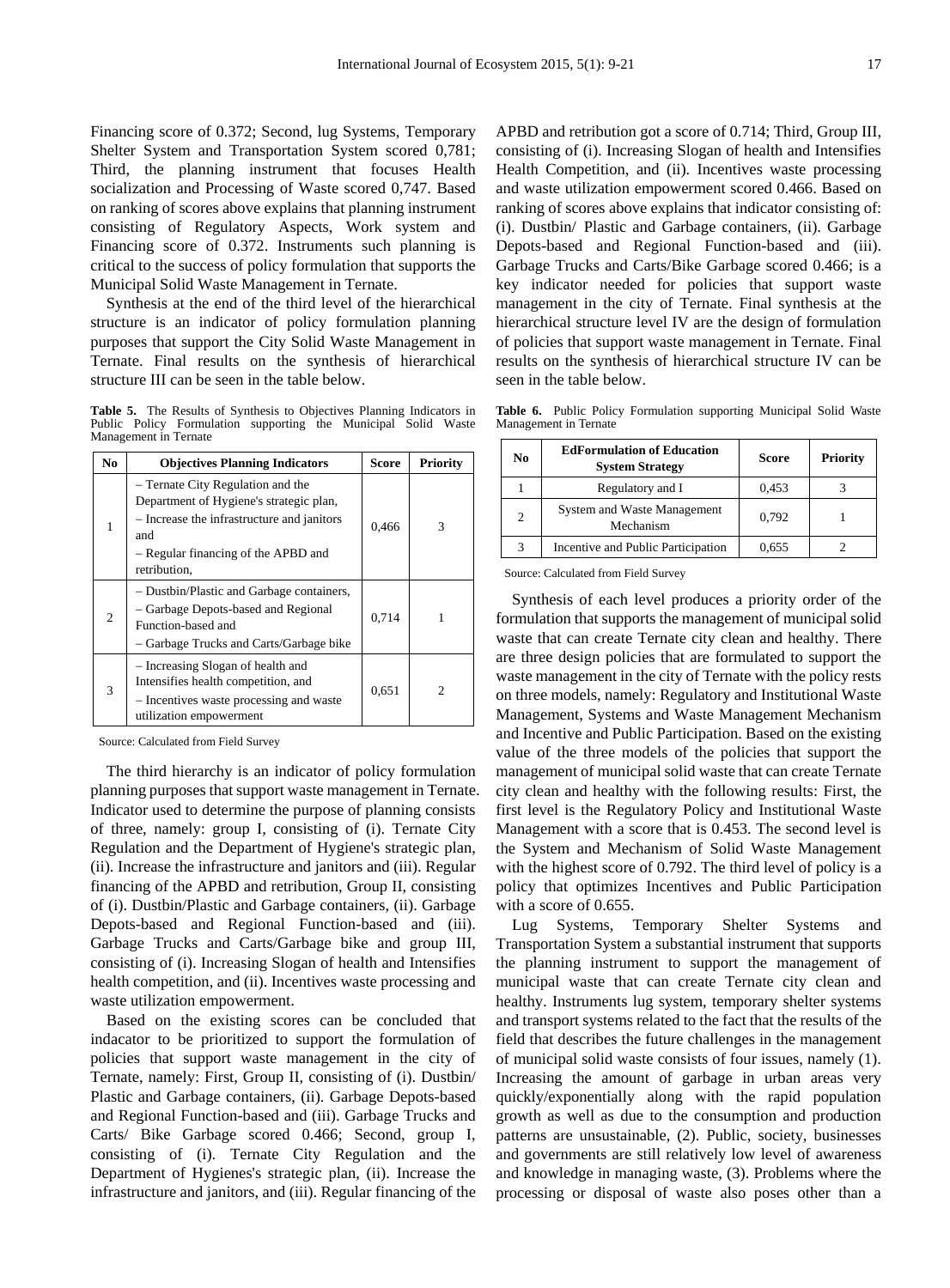limited impact on the vulnerability of social and environmental values and functions, and (4). Management approach tends to prioritize end of pipe (get-carry-waste).

Waste Management is a systematic and continuous activities that include reduction and waste management (Ministry of Environment, 2007). Associated with waste management in accordance with the regulations, the environment ministers of the formulation of policy implementation that supports the management of municipal waste in Ternate is a Waste Management System and Mechanism. Elaboration of Waste Management Systems and Mechanisms include, the following activities:

- 1. Waste reduction, ie activities to prevent the surface of garbage from waste producers (households, markets, etc.), re-using waste from the source and/or on-site processing and recycling of waste at the source and or at the processing place. The activity included in waste reduction are: a. Setting targets waste reduction b. Developing clean technologies and product labels c. Using the production materials that can be recycled or reused d. Facilities or activities in order to recycle e. Develop awareness recycling programs or reuse.
- 2. Waste management, waste management is a series of activities that include sorting (grouping and separation of garbage by type and nature), collection (removing waste from waste sources to the polling station or place an integrated waste processing), transport (activities of removing waste from the source, TPS or integrated waste treatment facility, the processing of the final result (changing the form, composition, characteristics and the amount of trash in order to be further processed, used or restored natural and active processing of the waste management activities or the residue of the previous treatment in order to be returned into the environment.

Things to consider in the implementation of waste management in addition to collection, transportation and disposal, including the provision of equipment used, implementation of management techniques and administration. It aims for the successful implementation of waste management (Raharja, 1988). Management for waste management in developed countries revealed by Tchobanoglous in Ananta (1989: 7), is a combination of controlling the activities of the amount of waste generated, collecting, removal, transportation, processing and accumulation of waste in the TPA that meets the principles of health, economics, technique, conservation and environmental consideration is also responsive to the condition of the existing society.

#### **Ideal Municipal Solid Waste Management System**

Integrated Waste Management is one of the Municipal Solid Waste management efforts with the concept of developing a waste management system that is modern, reliable and efficient with environmentally friendly technologies. The system should be able to serve the entire population, improving public health standards and provide

opportunities for the public and the private sector to participate actively. The approach used in the draft waste management plan is to improve the waste management system that can meet the demands of waste management based on community participation.

Aboejoewono (1999) stated that the need for municipal solid waste management policies are set in cities in Indonesia includes five activities, namely:

1. Application of appropriate technologies. The technology used to solve the waste problem is a combination of appropriate which include composting technology, handling technology of plastic, making technology of recycled paper, Integrated Waste Management Technology towards a "Zero Waste" should be an environment-friendly technology. The technology used in advanced processes commonly used are:

(a) Incineration technologies

In this way the resulting byproducts such as scrap metals and vapors that can be converted into electrical energy. Another advantage of using this tool are: (a). can reduce waste volume  $\pm 75\%$  -80% of the sources of waste without sorting process and (b). ash or slag from the combustion residue is quite dry and free from decomposition and can immediately be brought to the landfill on vacant land, swamp or low area as landfills.

(b) Composting technologies that produce compost for use as fertilizer or soil reinforcement structure.

Recycling technology that can potentially produce waste, such as paper, plastic metal and glass.

2. Public participation in waste management. Community participation in the management of waste is the most important aspect to be considered in an integrated waste management system. Community involvement in waste management is one of the technical factors to address the problem of municipal solid waste or residential environment from year to year more and more complex. Society always participate to the development process when there are factors that support, among other things: the needs, expectations, motivation, reward, needs facilities and infrastructures, moral encouragement, and the presence of both informal and formal institutional.

3. The need for the mechanism of benefit in waste management. Solutions to overcome the problem of waste can be done by improving the efficiency of all waste management program starts on a larger scale again. Eg through waste sorting activities ranging from the source to do the household or residential scale. This system will obtain the advantage of: transportation costs can be reduced because it can cut off the chain of transporting waste, does not require a large area for a TPA, can produce results of value-added utilization of waste into goods that have economic value, can be welfare management personnel of hygiene, are more economical and ecological, can empower communities to manage the cleanliness of the city.

4. Optimizing landfill. Basically, the pattern of waste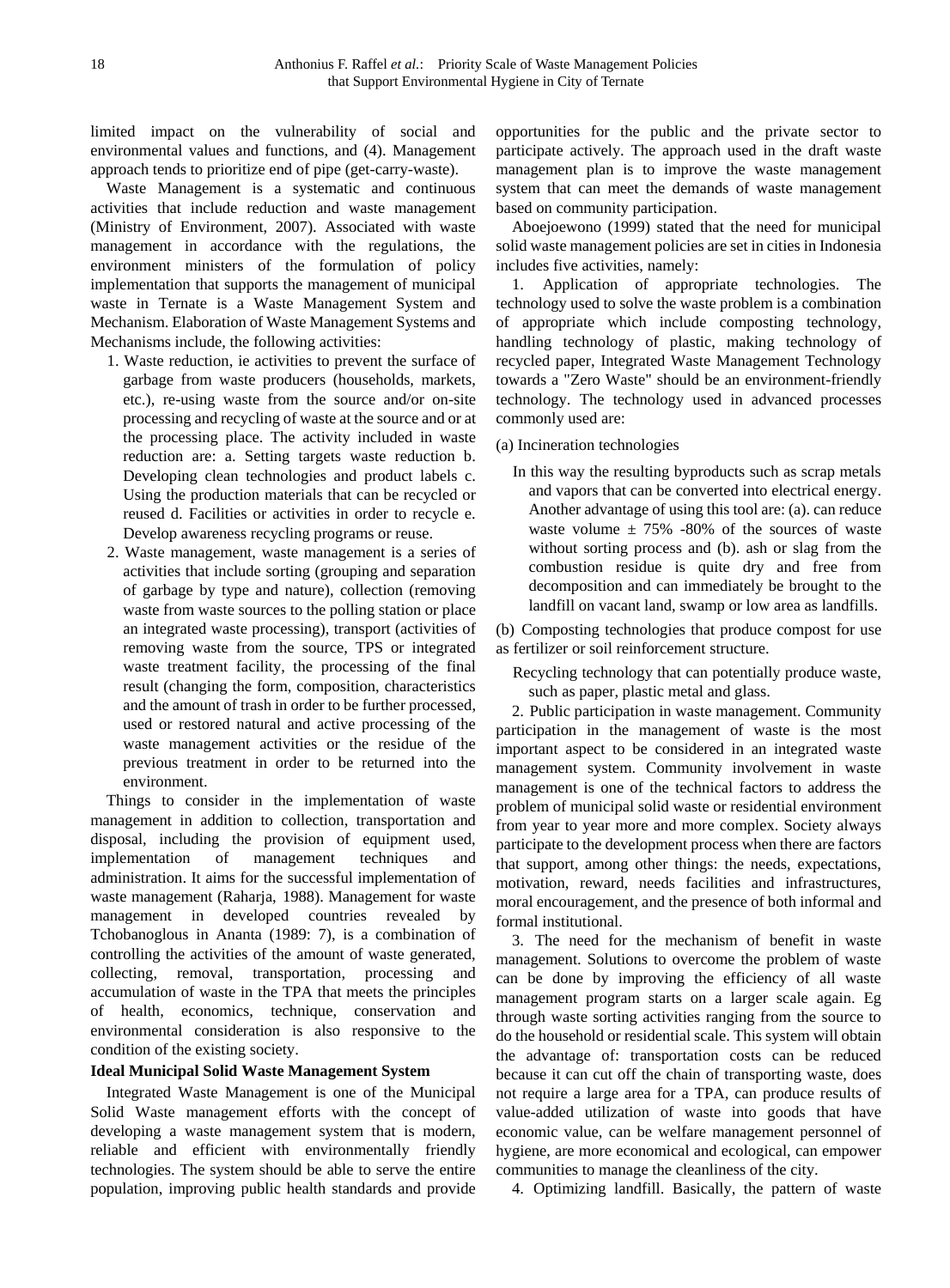disposal is done by the system Final Disposal (TPA) is irrelevant to the increasingly cramped urban land and rapid population growth, because if this continues to be maintained would make the city under siege "sea waste" as a result of this pattern of greed to the land and the growing volume of waste. Disposal of waste disposal is done openly and in the open also result in increased pollution intensity. Treatment of municipal solid waste management model as a whole is a elimination TPA model of the long-term because in many ways of TPA management still very poor ranging from wastewater handling (leachet) to the handling of a very bad smell. The ideal way of solving the waste management in urban areas is to dispose of waste at a time use it so that in addition to cleaning up the environment, it also generates new usability. It is economically will reduce the cost of handling (Murthado and Said, 1987).

5. The institutional system of integrated waste management. In an ideal of municipal solid waste management, solid waste management system that was developed to be a management system based on the people at the start of waste management at the household level. In the waste management plan of the need for waste processing method the better, increase the participation of the institutions involved in improving the efficiency and effectiveness of waste management, empowering communities, increase economic aspects that include efforts to increase waste retribution and reducing financing costs and increasing the aspect legal in waste management.

6. End of Waste Management Methods. According to Iqbal and Nurul Wahid C. (2009: 279-280) about the stage of the management and extermination of the waste is done by two methods:

- 1. Satisfactory Method, comprising: (i). Sanitary Landfill Method (lahan urug saniter), ie annihilation waste by making a hole in the ground then put the waste and backfilled with soil and compacted as cover. This method requires that the terms should be available widely, available soil to bury it, and the great tools available, (ii). Inceneration, ie destroy by burning the waste in a special furnace. The benefit of this system is the volume of waste can be reduced to one-third, it does not require a vast space, the heat generated can be used as a source of steam, and management can be centralized with the schedule of working hours. As a result of the application of this method is to require a large cost, the location of the factory disposal is hard to obtain because of the existence of the population, and the equipment used in inceneration and (iii). Composting (used as fertilizer), which manages waste into compost; especially for organic waste.
- 2. The method unsatisfactory, consisting of: (i). Open Dumping Method, namely waste disposal system is done openly. This would be a problem if the waste generated is organic waste decomposing due cause interference smelling and aesthetics as well as a source of disease transmission, (ii). Dumping method in Water: waste disposal into the water. This damage can disrupt

aquatic ecosystems. The water will become dirty, discolored, and lead to the source of water-borne diseases, and (iii). Burning method on premises (individual incineration) that waste incineration is done in households.

While according to SNI 19-2454-2002 about Municipal solid Waste Management Operational Engineering, in general waste processing technologies can be divided into 3 methods: Open Dumping method and Sanitary Landfill method (Lahan Urug Saniter) as described above and Controlled Landfill method. Controlled Landfill is improved open dumping system which is a transfer system of open dumping and sanitary landfill that is by closing the waste with a layer of soil is done after a full TPA compacted or after reaching a certain period.

## **4. Conclusions**

Results of research conducted to provide solutions empirically and theoretically the basis of the results of the analysis of data that have been obtained in the field. The results of the empirical conclusions as follows:

- 1. In general, waste management in Ternate City is still wearing 3P system, namely: collection, transport and disposal. By simply wearing this model, it still leaves the problem that is related to the capacity of TPA is very limited. Because the 3P mechanism is still not pay attention annihilation process and the possibility of recycling could still have economic value both for society and Ternate city itself.
- 2. Regional of Department of Hygiene officials are still working at sthe level of the city faces, namely major roads as well as the town center and the center of the city's economy. Public awareness of hygiene and waste management in each village and the area is still not evenly distributed. As awareness of organic and inorganic waste sorting before being discharged to the TPS.
- 3. The old system of management strategies that rely on transportation systems, disposal and processing of materials into piles that need to be changed because it was not economical (cost center). The most appropriate approach for the future in waste management through an integrated waste management system that can change with paradigm from a cost center into a profit center by maximizing community participation and utilization of waste into materials that have value.
- 4. Need to involve communities in managing municipal solid waste. Starting from the disposal, sorting, utilization, processing until the funding. It is expected that with the involvement of the public can add economic value to the harness can also increase the level of cleanliness and comfort of Ternate City.

Results conclusions can theoretically be explained as follows: Waste management is an attempt to address the systematic and planned waste. And in practice there have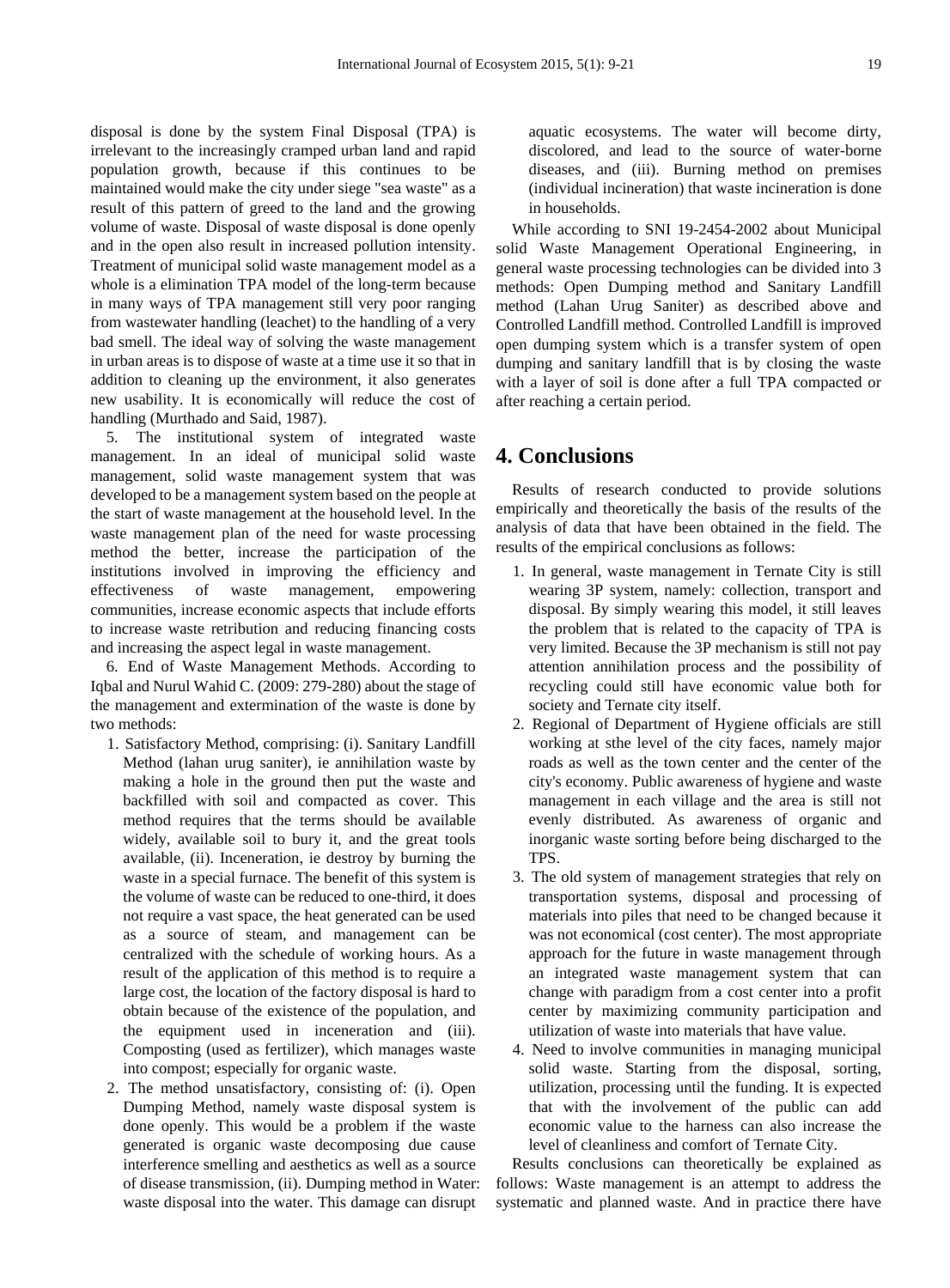been technical and implementation instructions. But in operations that occurred in the city of Ternate mechanism run by the city government is still very simple. This means that the Department of Hygiene to focus on certain areas of cleanliness which is the face of the city or the economic center of the city only. While the village level of hygiene submitted to the village government to manage the overall. Judging from the Participatory Rural Appraisal (PRA) theory, the community participation in waste management has not been realized. Not to the implementation of public participation in the process of waste management in Ternate City due to weak regulation and legislation local are regulating community must be involved directly in the process of waste management. Good synergy between the government of Ternate with various sectors of society can not be realized. So what happens is an incorrect understanding of the community for affairs of waste management becomes the responsibility of the government only. Participation is meant here is how the community as a major producer of municipal solid waste could be involved directly in the management of municipal solid waste from the earliest stage to the final stage.

The results of the research that has been done to provide advice to municipal solid waste management in Ternate can create a beautiful and clean city. The suggestions are as follows:

- 1. There should be better coordination and synergy among the various sections of the society and the government of Ternate in the management of municipal solid waste. Where each party should be regulated the rights and responsibilities in the management of municipal waste. Hopefully, by the division or the setting position, rights, and responsibilities of general and fundamental to clarify and control the performance of each sector or element.
- 2. Improving the quality of waste management services to make the handling of waste into the roof. By designating one agency as the central coordination and control of waste management from the municipal level to the household. And also from the management retribution to the division of honorarium for waste workers.
- 3. It should be applied strict sanctions for anyone whether intentionally or unintentionally committing violations that have been applied in the management of municipal solid waste. It is intended to raise awareness or responsibility in creating waste conscious society.

## **REFERENCES**

[1] Amurwaraharja, IP, 2003. Analysis of Waste Processing Technology with Analytical Hierarchy Process and Contingency Valuation Method, Masters Thesis, Institut Pertanian Bogor.

- [2] Abdul Wahab, Solichin. 1997. Analisis Kebijaksanaan: Dari Formulasi ke Implementasi Kebijaksanaan Negara. Jakarta: PT Bumi Aksara Publisher.
- [3] Abdul Wahab, Solichin. 1998. Analisis Kebijakan Publik: Theory and Application.
- [4] Ackoff, RL, 1974, Redesigning the Future, New York: Wiley.
- [5] Badjuri, Abdulkahar dan Yuwono, Teguh, 2002, Kebijakan Publik: Konsep dan Strategi. Semarang: Universitas Diponegoro
- [6] Bridgman, Peter and Davis, Glyn. 2000. The Australian Policy Handbook. Australia: Allen & Unwin.
- [7] Dunn, Willian. N. 1981. Public Policy Analysis: An Introduction. USA: Prentice-Hal, Inc., Englewood Cliffs, N.J.07632.
- [8] Darmin N. 1992. Analisis Kebijaksanaan Publik. Terjemahan Muhajir Darwis. Yogyakarta : PT. Hanindita Publisher.
- [9] Damodar. 2000. Pengantar Analisis Kebijakan Publik Edisi Kedua. Terjemahan Samodra Wibawa,dkk. Yogyakarta: Gajah Mada University Press Publisher.
- [10] Deaton M. L., and Winebrake, J. J., 2000. Dynamic Modeling of Environmental System, Springer Verlag Publication, New York
- [11] Dye, Thomas R. 1987. Understanding Public Policy. USA: Prentice-Hall, INC., Englewood Cliffs, NJ.
- [12] Dye, Thomas R. 1976. Analysis: What Governments Do, Why They Do It, and What Difference it Makes. The University of Alabama Press.
- [13] Edwards III, George C. 1980. Implementing Public Policy. Washington, D.C: Congressional Quarterly Press.
- [14] Fitria, L., Susanty, S. and Suprayogi, 2009, "Route Determination of Collection and Transportation of Waste Truck in Bandung." Journal of Industrial Engineering, Vol. 11, No. 1, pp. 51-60.
- [15] Grindle, Merilee S. (1980). Politics and Policy Implementation in the Third World. New Jersey: Princeton University Press.
- [16] Hewlett, Michael & M. Ramesh. 2003. Studying Public Policy: Policy Cycles and Policy Subsystems. Oxford: University Press
- [17] Jackson, Robert J, Jackson, Doreen and Moore, Nicholas Baxter, 1986, Politics in Canada: Culture, Institutions, Behaviour and Public Policy, Scarborough, Ontario: Prentice-Hall Canada Inc.
- [18] Jones, Charles O. 1996. Pengantar Kebijakan Publik (Public Policy. Terjemahan Ricky Ismanto. Jakarta: PT RajaGrafmdo Persada Publisher.
- [19] Kholil, 2005. The Engineering of Dynamic Model For Waste Processing Based Zero Waste with Case Studies in South Jakarta, Dissertation of Graduate School of Institut Pertanian Bogor.
- [20] Mustopadidjaja. 2000. Manajemen Proses Kebijakan. Jakarta: Institute of State Administration.
- [21] Nudgroho D, Riant. 2003. Kebijakan Publik: Formulasi,